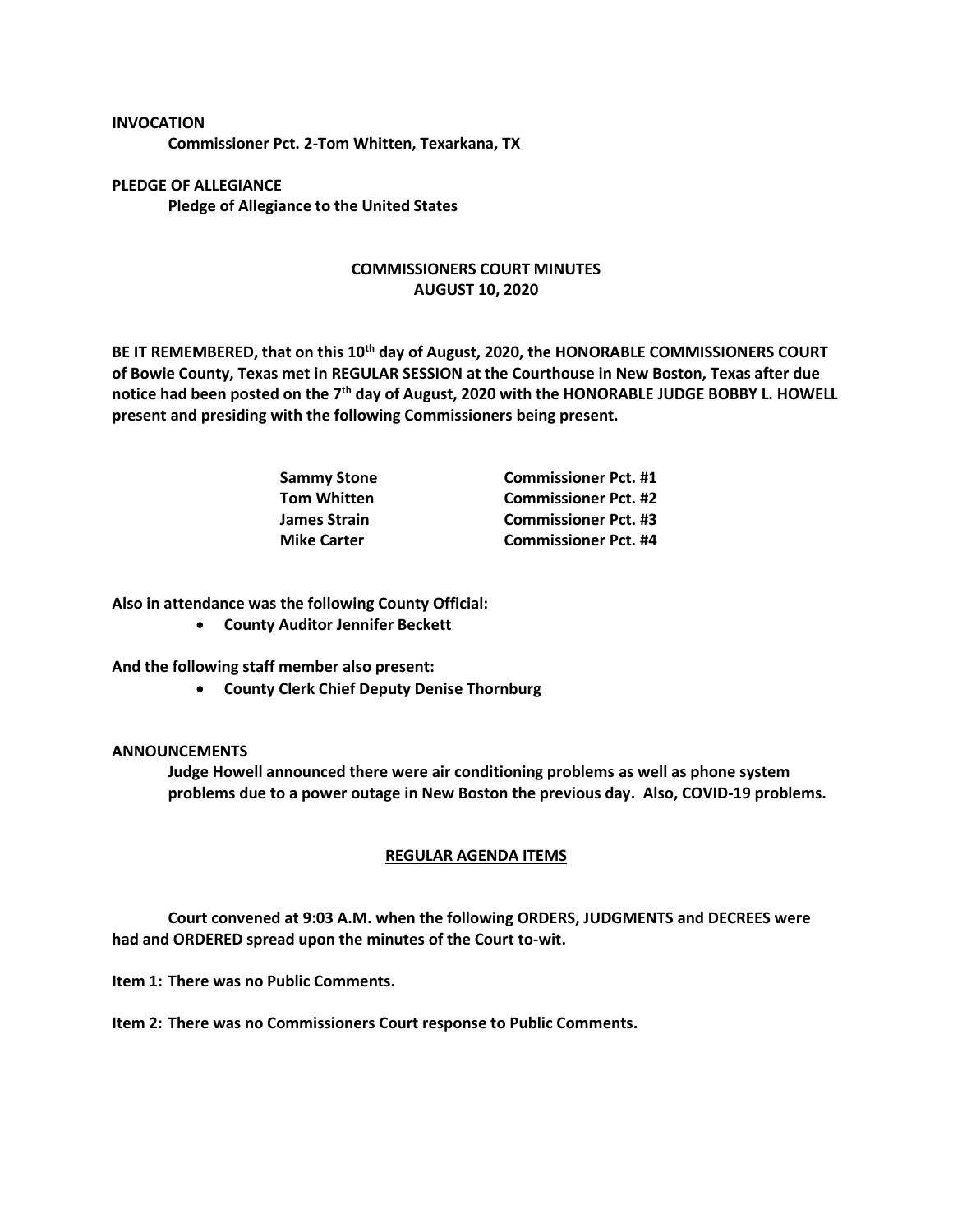- **Item 3: On this 10th day of August, 2020, a motion was made by Commissioner Sammy Stone and duly second by Commissioner Mike Carter to open the Timber bids. Motion was put to a vote and all Commissioners voted yes and none voted no. Motion carried.**
- **Item 4: On this 10th day of August, 2020, a motion was made by Commissioner James Strain and duly second by Commissioner Mike Carter to accept the Timber bid from Bill Raulston, Clarksville, TX.**

**Motion was put to a vote and all Commissioners voted yes and none voted no. Motion carried.**

- **Item 5: On this 10th day of August, 2020, a motion was made by Commissioner James Strain and duly second by Commissioner Mike Carter to approve the Bowie County Sheriff and Constable's Fees for 2021 to remain the same. Motion was put to a vote and all Commissioners voted yes and none voted no. Motion carried.**
- **Item 6: On this 10th day of August, 2020, a motion was made by Commissioner Mike Carter and duly second by Commissioner James Strain to approve the replat of Lots 11-13 of Block 1 of Heritage Lakes 1st Addition. Motion was put to a vote and all Commissioners voted yes and none voted no. Motion carried.**

**Item 7: On this 10th day of August, 2020, a motion was made by Commissioner Mike Carter and duly second by Commissioner James Strain to approve the replat of Lots 4 & 5 of Block 2 of the Heritage Lakes 1st Addition. Motion was put to a vote and all Commissioners voted yes and none voted no. Motion carried.**

- **Item 8: On this 10th day of August, 2020, a motion was made by Commissioner Mike Carter and duly second by Commissioner Tom Whitten to approve the bond for Kim McNatt, Assistant County Treasurer. Motion was put to a vote and all Commissioners voted yes and none voted no. Motion carried.**
- **Item 9: On this 10th day of August, 2020, a motion was made by Commissioner Sammy Stone and duly second by Commissioner Mike Carter to re-establish orders for political signage as defined under Section 61.00.a.1 of the Texas Election Code. After discussion, Commissioner Mike Carter withdrew his motion for a second. There was no action taken and the Order will be rewritten and brought back to Court at the next meeting.**

**Item 10: On this 10th day of August, 2020, a motion was made by Commissioner Tom Whitten and duly second by Commissioner Mike Carter to approve the Order of General Election for the November 3, 2020 Election. Motion was put to a vote and all Commissioners voted yes and none voted no. Motion carried.**